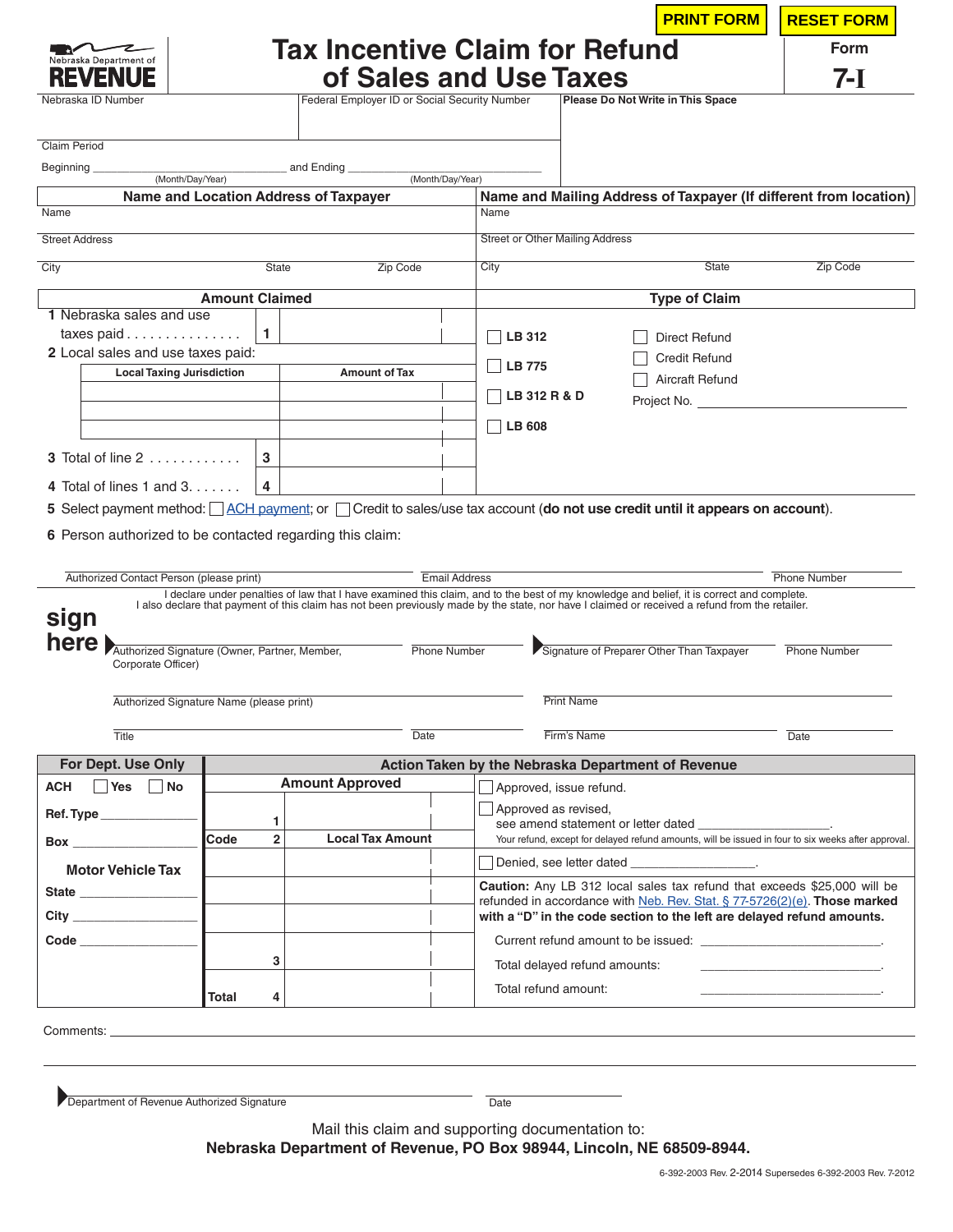## **Instructions**

## **This form, if not properly completed and adequately supported, is not a valid claim for refund (claim) and will be returned.**

Who May File. The claim can be filed by a qualified taxpayer who has received a qualification letter to establish benefits under the following acts:

- **•** [Nebraska Advantage Act \(LB](http://www.revenue.nebraska.gov/incentiv/neb_adv/312_info.html) 312);
- [Employment and Investment Growth Act \(LB 775\);](http://www.revenue.nebraska.gov/incentiv/775info/growth.html) and
- **•** [Nebraska Advantage Rural Development Act \(LB 608\)](http://www.revenue.nebraska.gov/incentiv/rural/608expand.html).

All claims for refund of sales and use taxes under any of the tax incentive acts listed above must be filed using this form. A separate form must be filed for each type of claim (direct, credit, and aircraft) and each type of tax incentive act.

This claim can also be filed by the owner of a building leased to a qualified company under either LB 312 or LB 775 for sales tax paid on the construction and improvements to the building.

A claim can also be filed by a company that has established tax credits under the Nebraska Advantage Research and [Development Act \(LB 312 R & D\)](http://www.revenue.nebraska.gov/incentiv/r_and_d/r_and_d.html).

**When to File.** The claim must be filed within the statute of limitations period for a sales and use tax refund (generally three years from the 20th day of the month following the close of the period for which the payment was due). If the payment was the result of a deficiency determination issued by the Nebraska Department of Revenue (Department), the claim must be filed within six months after the determination becomes final, or within six months after the date of payment with respect to the determination. For LB 312 and LB 775 attainment period direct refund claims, the claim must be filed within three calendar years after the end of the year the required levels of employment and investment are first met. The latest expiration date of these periods will be the last acceptable filing date.

Refund claims may be filed no more than once each quarter under LB 312 or LB 775, except that a claim for a refund in excess of \$25,000 may be filed at any time.

**Where to File.** A claim for refund must be filed with the Nebraska Department of Revenue, PO Box 98944, Lincoln, NE 68509-8944.

**What is a Valid Claim for Refund?** A valid claim must have all of these items –

- 1. All applicable lines on the form must be completed.
- 2. The claim must be signed by an authorized person. If authorized by a [Power of Attorney, Form 33,](http://www.revenue.nebraska.gov/tax/current/fill-in/f_33.pdf) a copy must be included.
- 3. The claim must have adequate documentation for the Department to determine the validity of the claim. The following are the minimum requirements for adequate documentation –
	- a. Enclose one detailed listing of the sales and use taxes paid for each refund claim. The list should be in **alphabetical** order by vendor. Submit the information on a compact disk or email the Excel file to the following email address: **rev.incentives@nebraska.gov**. The list must include the following information and format:

| Asset<br>Number | Placed in<br>$\sim$<br>Service<br>Date | vendor<br>Name | ltem<br>Descrip-<br>tıon | Invoice<br>N0. | Invoice<br>Date | $\sim$<br>laxable<br>Amount | NE<br>Sales<br>$\sim$<br>lax | Local<br>Sales<br>$\sim$<br>lax | Name of<br>$\sim$ $\sim$<br>Municipality<br><sub>or</sub><br>$\sim$ ounty | <b>NE</b><br>$ -$<br>Use<br>Tax | Local<br>Use<br>m<br>lax | Month<br><b>CONTINUES</b><br>$ -$<br>Use<br>Tax<br>Remitted | Total<br>Tax | Invoice<br>Included |
|-----------------|----------------------------------------|----------------|--------------------------|----------------|-----------------|-----------------------------|------------------------------|---------------------------------|---------------------------------------------------------------------------|---------------------------------|--------------------------|-------------------------------------------------------------|--------------|---------------------|
|-----------------|----------------------------------------|----------------|--------------------------|----------------|-----------------|-----------------------------|------------------------------|---------------------------------|---------------------------------------------------------------------------|---------------------------------|--------------------------|-------------------------------------------------------------|--------------|---------------------|

- b. Attach a copy of every invoice for LB 312 R & D claims where the total tax claimed is \$50 or more. If the claim is being filed for LB 775, LB 312, or LB 608, attach a copy of the qualification letter. Attach legible copies of all invoices claiming sales and use taxes at or above the dollar threshold set by the Department. Arrange the invoice copies in the **same order** that the invoices appear on the list. The invoices need to clearly show the total purchase price and the amount of Nebraska and local sales tax paid. The Department may contact you to request legible copies of invoices on the list that were not sent with the claim or any other documentation needed.
- c. If you are claiming a refund of use tax paid, submit a copy or an Excel file, if available, of the [Nebraska](http://www.revenue.nebraska.gov/tax/current/f_10_10-2011.pdf)  [and Local Sales and Use Tax Return, Form](http://www.revenue.nebraska.gov/tax/current/f_10_10-2011.pdf) 10, or [Nebraska and Local Business Use Tax Return, Form 2,](http://www.revenue.nebraska.gov/tax/current/fill-in/f_2.pdf)  the supporting list of the purchases on which use tax was paid, and invoices at or above the dollar threshold set by the Department.